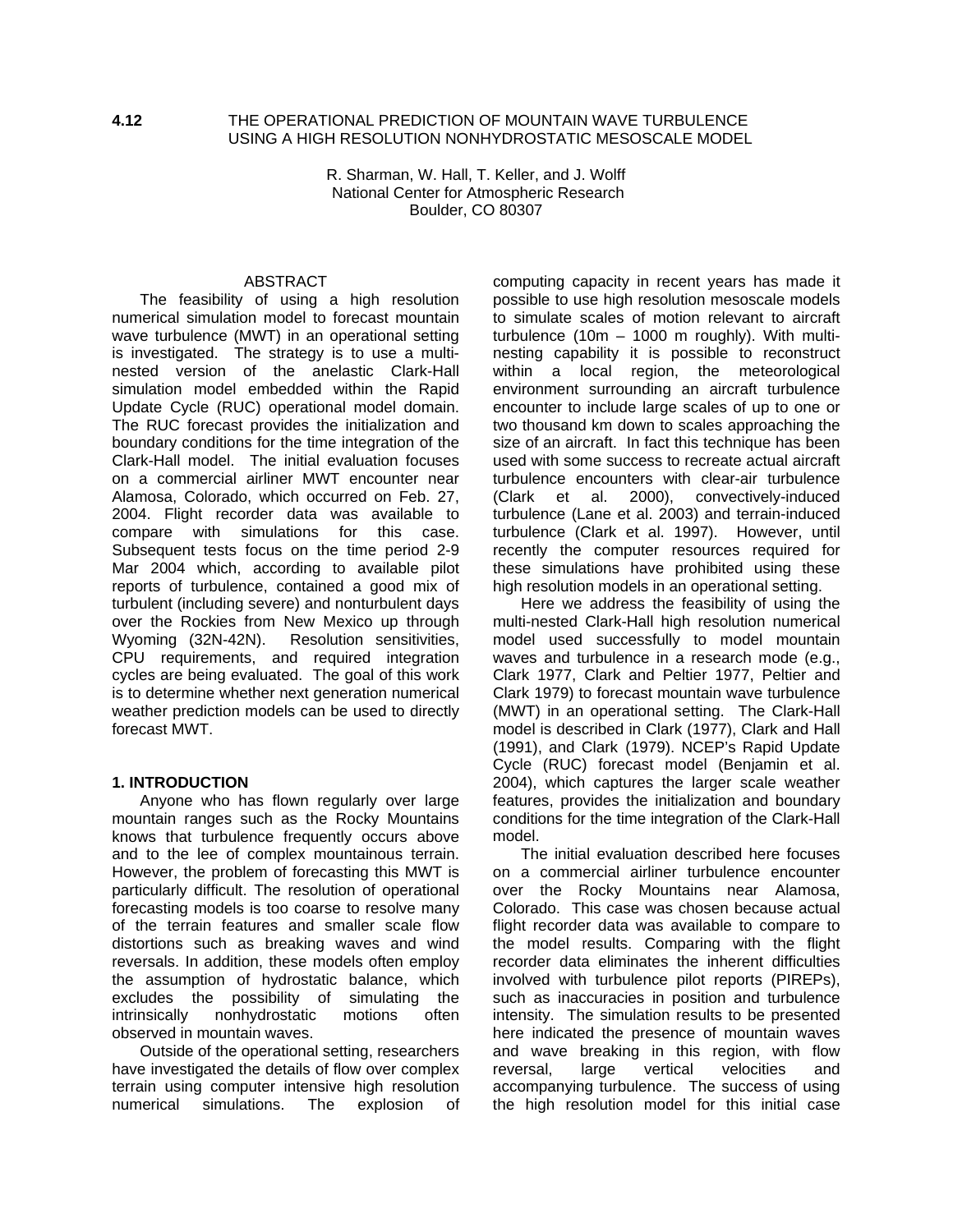confirms the validity of this approach. Further tests are ongoing using PIREPs for turbulence observations, for both turbulent and nonturbulent cases.

### **2. ALAMOSA TURBULENCE EVENT**

On February 27, 2004 at 0828 UTC a commercial airliner was flying at FL330 (flight level 33,000 ft MSL, or about 10 km elevation) near Alamosa, Colorado when it encountered sudden, severe turbulence. Prior to the event the flight had been smooth and conditions clear. The pilot reported a 20 kt airspeed indicator deviation and both positive and negative 800ft altitude changes.

Analysis of the on-board aircraft data recorder showed the aircraft cruising straight and level at 33,000 ft moments before the encounter. The turbulence lasted approximately one minute, with positive and negative roll and pitch variations, and vertical accelerations varying between +1.5 g and .07 g within 3 seconds. In addition, during the event the background atmospheric wind speed decreased sharply and the wind direction shifted momentarily from  $240^{\circ}$  to 160°, resulting in a brief shift from tail wind to cross-wind. The region of intense turbulence was associated with an altitude gain of 800 ft within the first 43 seconds, followed by an altitude loss down to 32,800 ft, then altitude undulations of decreasing magnitude in a very distinct pattern suggestive of a mountain wave. These altitude undulations were accompanied by strong vertical velocity variations. The phase relationship between the altitude and vertical velocity variations was approximately 90 degrees, which is characteristic of atmospheric gravity waves. In addition, the pilot reporting mountain wave activity at the time of the incidence.

Independent confirmation of the presence of gravity waves on the day of the incident is shown in the MODIS satellite water vapor imagery taken approximately 3 hours before the event (Fig. 1). Note the distinct wave pattern in the water vapor signal. This image, provided by Mr. Nathan Uhlenbrock (SSEC/CIMMS at the University of Wisconsin, Madison), was diagnosed to contain waves with a horizontal wavelength of 19-20 km. Accounting for the time difference, this is in rough agreement with the 14 km wavelength derived from the flight recorder data.

Surface maps at 0 and 3 UTC showed a high pressure region near the border of Colorado and New Mexico and a low pressure trough moving into eastern Colorado. This resulted in a pressure gradient perpendicular to the mountain ridges in southern Colorado. Pressures at surface stations along the Front Range, just east of Rocky Mountains, continued to decrease through 9 UTC. Near flight level, at 250 mb, the wind speeds increased between 0 and 12 UTC. This was associated with the jet stream dropping down from northwestern Colorado into central Colorado (Fig. 2).

RUC model output for this day captured the gross features, including the placement of the jet stream and flow direction over southern Colorado. Fig. 3 shows the flight track superimposed on the 0900 UTC RUC model analysis flow field at 33,000 ft. The red dot indicates the turbulence incident based on the flight recorder data. Note that the flow direction is approximately parallel to the flight track and perpendicular to the mountain ridges in this area. Sounding data derived from the nearest grid point to the incident using the RUC data shows two prominent high wind peaks (Fig. 4). At lower levels the wind speed reaches 33 m/s near 3.0 km, resulting in a very strong wind across the mountain peaks. The upper level wind maximum of 34 m/s occurred at 15 km. Between these two layers the wind speed drops to 17 m/s. A high wind speed near mountain top is frequently associated with the generation of atmospheric gravity waves and turbulence (e.g., Sharman et. al. 2000). In addition, the sharp drop in wind speed above the lower level high velocity layer is conducive to amplification and breakdown of gravity waves (e.g., Smith 1977).

The presence of wave signatures in both the aircraft flight recorder data and the satellite image, combined with atmospheric conditions known to be conducive to mountain wave formation and amplification, suggests the turbulence was likely caused by gravity waves generated by flow over the mountainous topography near Alamosa, CO. Thus this incident is ideal for investigating the utility of the using the Clark-Hall simulation model for forecasting MWT.

#### **3. NUMERICAL MODEL**

The high resolution Clark-Hall model used to simulate this MWT event was developed by Drs. Terry Clark and Bill Hall at the National Center for Atmospheric Research (NCAR). This nonlinear, time-dependent numerical model solves the anelastic equations of motion on a terrainfollowing coordinate system. The model is described in Clark (1977), Clark and Hall (1991), and Clark (1979). This model has been used for high resolution simulation studies of a variety of mesoscale phenomena from large amplitude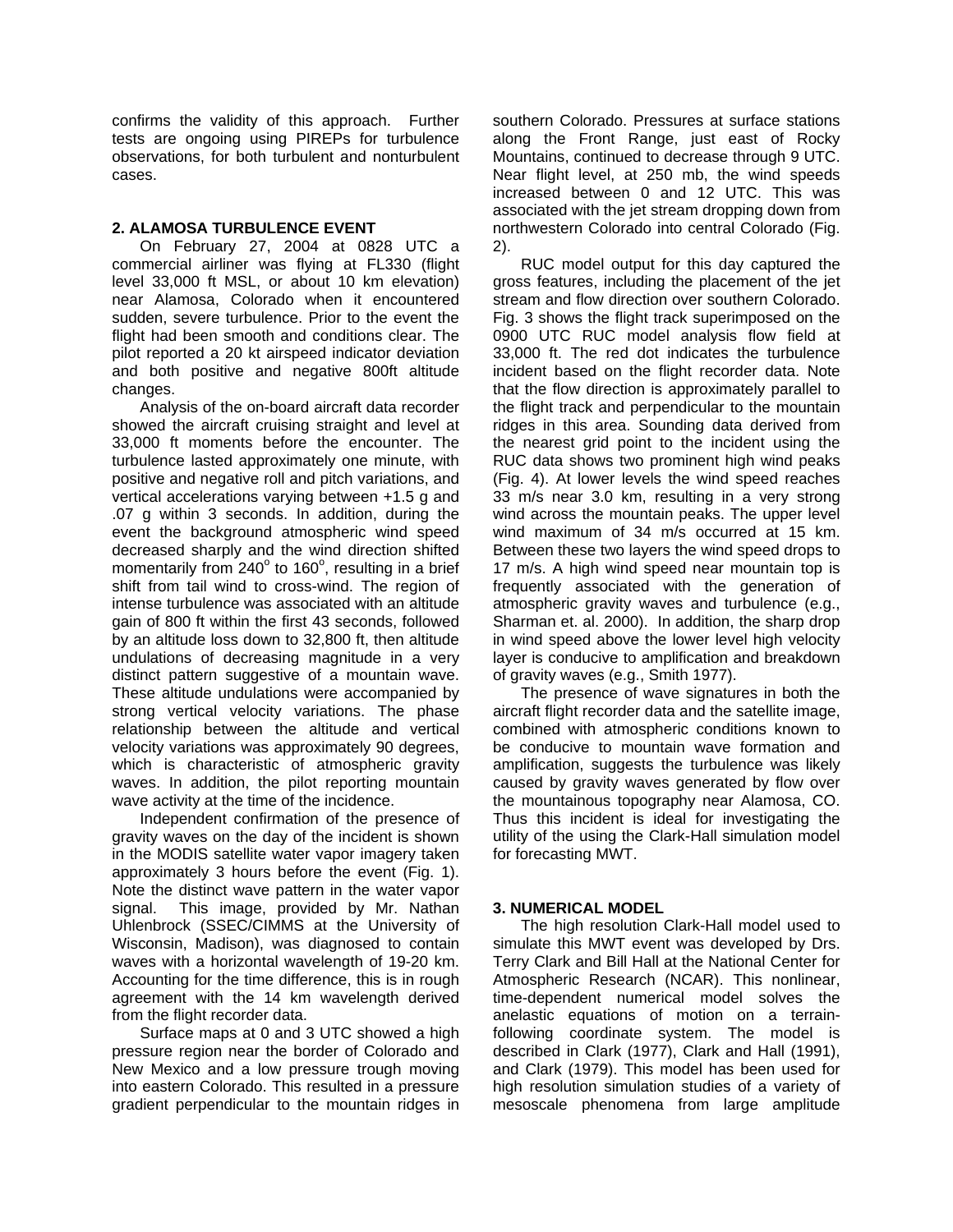mountain lee waves (e.g., Clark and Peltier 1977, Peltier and Clark 1979), thunderstorms (e.g., Clark 1979), gravity waves induced by frontogenesis (Gall et al. 1988), convectivelyinduced gravity waves (Clark et al. 1986, Hauf and Clark 1989) and terrain-induced turbulence in the lee of Lantau Island in Hong Kong (Clark et al. 1997). Comparisons of Clark-Hall model output to observations have been performed as well. For example in Clark and Gall (1982) this model was particularly successful in reproducing the observed features surrounding mountain wave events, while in Clark et al. (1997), Clark et al. (2000), and Lane et al. (2003) the model was able to reproduce the gross features of observed turbulence events. Thus this model should be a good choice for simulating MWT events. Note, however, that mesoscale models in general cannot be expected to reproduce the exact timing and intensity of observed turbulent patches due to problems associated with such effects as initialization uncertainties and oversimplified subgrid scale turbulence parameterizations. Nonetheless, as stated, this model has been relatively successful in reproducing the gross aspects of observed turbulent patterns.

For this case the Clark-Hall model was set up and executed using three progressively higher resolution nested domains. The outer domain was initialized using data from the RUC model at 0100 UTC and integrated for two hours of model time before spawning domain 2. Both domains 1 and 2 were then run for another two hours of model time before spawning the innermost highest resolution domain 3. The three domain configuration was integrated in time until 0830 UTC. Time varying lateral boundary conditions derived from timeinterpolated 3 hourly RUC data were continuously applied to the outer domain to account for changing synoptic conditions during the several hours of model integration time.

The use of nested domains allows for increasing resolution, down to a horizontal resolution of 1 km in the innermost third domain. The grid size and horizontal resolution for each domain is shown in the table below. An important feature of this model is the ability nest in the vertical as well. Thus vertical grid spacing was variable, with increasing resolution in the nested domains.

| domain | grid size<br>(X, Y, Z) | horizontal<br>resolution |
|--------|------------------------|--------------------------|
|        | 122x122x45             | $12 \text{ km}$          |
|        | 122x122x72             | 4 km                     |
|        | 194x194x72             | 1 km                     |

A plot of the terrain in domains 1 and 3 is shown in Fig. 5. The location of vertical slices shown in the Figs. below is indicated by the red line in domain 3.

## **4. NUMERICAL MODEL RESULTS**

Results from the third or innermost domain of the high resolution simulation at 0830 UTC showed a large amplitude overturning wave near the incident site with associated regions of reduced wind speed and enhanced vertical velocities. The flow deceleration and wind reversal is evident in a plot of the east-west component (U) of the horizontal wind velocity (Fig. 6) in a vertical slice parallel to the flight track. Here the incident site in marked by the X. Note the patch of zero (white) and negative (green) U velocity just upwind of the incident site, between 10 and 12 km elevation. Color contours of total speed show a significant deceleration of the background flow, from an incoming flow velocity of 30  $\text{ms}^{-1}$  down to near 10 ms $^{-1}$  in the wave region.

Vertical velocities along this vertical slice show regions of upward and downward velocities on the downwind side of the mountain peaks (Fig. 7). The region of maximum vertical velocity, indicated in red, occurs at the accident site. A similar region of large upward velocity was probably responsible for the sudden altitude gain experienced by the aircraft at the beginning of the turbulence encounter. The horizontal wavelength of the wave pattern in the simulation varies from about 10 to 20 km, in good agreement with the MODIS satellite image shown in Fig. 1 and the flight data recorded altitude variations. Note that this wavelength is short enough that nonhydrostatic effects are important (e.g., Queney 1948, Sharman and Wurtele 2004), thus emphasizing the necessity of using a high resolution (at least 2-4 km horizontally) nonhydrostatic model to correctly model MWT.

Fig. 8 shows that the eddy diffusion coefficient, KM, which is a measure of the subgrid scale turbulent kinetic energy (TKE) in this model, also has maximum values in this region. Since the model horizontal resolution here is 1 km, most turbulent motion that would affect aircraft are at these subgrid scales. In order to use this model or a similar model operationally, statistics of the subgrid tke or eddy dissipation rate would have to be output and calibrated against aircraft turbulence encounters, either using flight data recorder information or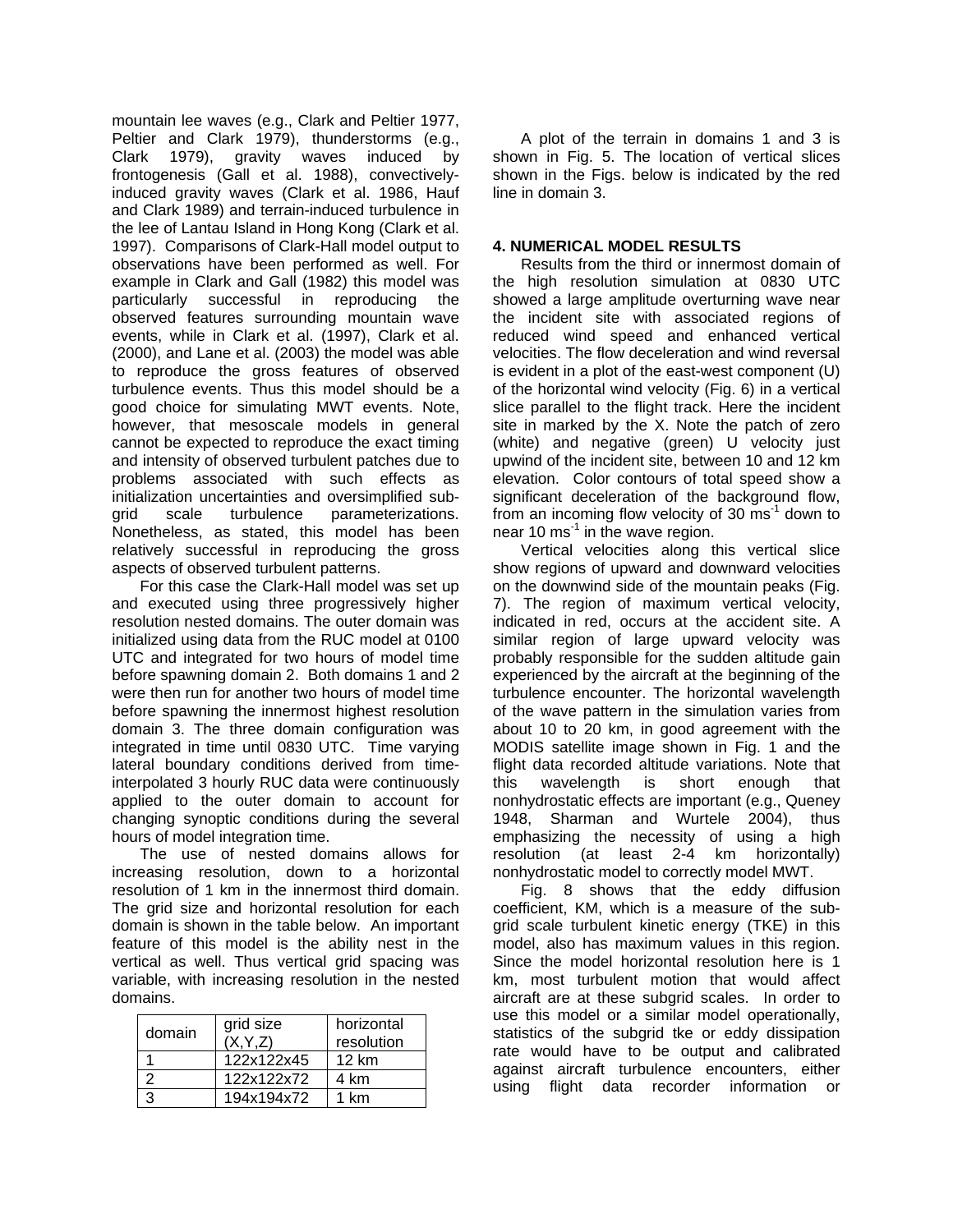automated *in situ* eddy dissipation rate measurements (Cornman et al. 1996).

The horizontal extent of the flow distortions due to the mountain induced wave motion is clearly seen in the X-Y horizontal plots at flight level 330 (10 km). Contours of total speed (Fig. 9) show the aircraft flight track crossing the northern edge of a region of decelerated flow that extends approximately 50 km in X and Y (outlined in blue). Large parts of this region have wind speeds less than 10 m  $s^{-1}$ , including a few areas of stagnate flow (in white). Close examination of the flow vectors (Fig. 10) reveals that the wind direction changes from southwesterly to southsoutheasterly near the incident site. This is in striking agreement with the variations in wind speed and direction measured by the aircraft's flight data recorder. Note there is a small region south of the incident site, highlighted by the yellow arrow, in which the flow has actually reversed direction. The eddy diffusion coefficient, KM, which is proportional to TKE, shows numerous small patches in the area of decelerated and reversed flow (Fig. 11).

In summary, flow distortions resulting from the breaking mountain waves in the simulation show striking similarities to the measurements from the onboard flight data recorder. In particular, there is good agreement in the location of turbulence, horizontal wind shifts associated with disturbed flow, and regions of high vertical velocity. Thus in this severe turbulence encounter case, the simulation model was able to reproduce the details of the wave/turbulence structures indicated in the flight data recorder.

#### **5. CONCLUSIONS**

The numerical simulation of the MWT encounter near Alamosa, CO by a commercial aircraft clearly shows mountain wave activity and associated flow reversals and turbulence over the region in southern Colorado very near the incident site. The close agreement between the numerical simulation and data from the onboard flight data recorder show the feasibility of using high resolution simulations in forecasting mountain wave induced turbulence.

It is important to note that, at least in this particular case, the mountain wave wavelength was relatively short, between 10-20 km, therefore the use of a nonhydrostatic model with at least at least 2-4 km horizontal resolution is required to correctly model the MWT associated with this event.

It is evident from time sequences of images of

KM (proportional to subgrid TKE) that the wave breaking regions and turbulence are highly transitory, and therefore in an operational setting, some method will need to be developed to account for this variability, perhaps in a probabilistic sense. This will have to be done by comparisons to other cases with flight recorder data or with aircraft containing the automated *in situ* turbulence measurement algorithm.

Further tests are currently being conducted using PIREPs to determine days with and without turbulence over mountainous terrain. Specifically, the focus is on a mix of turbulent (including severe encounters) and nonturbulent days over the Rockies from New Mexico up through Wyoming (32N-42N) during the period 2-9 Mar 2004. Results from these simulations, including resolution sensitivities, CPU requirements, and required integration cycles, will be presented at the conference. These results should help determine whether next generation nonhydrostatic nested numerical weather prediction models such as the Weather Research and Forecast Model (WRF) can be used to directly forecast MWT.

*Acknowledgments.* This research is in response to requirements and funding by the Federal Aviation Administration (FAA). The views expressed are those of the authors and do not necessarily represent the official policy or position of the FAA.

# **REFERENCES**

Benjamin, S.G., G.A. Grell, J.M. Brown, T.G. Smirnova, and R. Bleck, 2004: Mesoscale weather prediction with the RUC hybrid isentropicterrain-following coordinate model. *Mon. Wea. Rev.*, **132,** 473-494.

Clark, T. L., 1977: A small-scale dynamic model using a terrain-following coordinate system. *J. Comput. Phys*., **24**, 186-215.

Clark, T. L. and W. R. Peltier, 1977: On the evolution and stability of finite-amplitude mountain waves. *J. Atmos. Sci*., **34**, 1715-1730.

Clark, T. L., 1979: Numerical simulations with a three-dimensional cloud model: Lateral boundary condition experiments and multicellular severe storm simulations. *J. Atmos. Sci*., **36**, 2191-2215.

Clark, T. L., and R. Gall, 1982: Three-dimensional numerical model simulations of airflow over mountainous terrain: A comparison with observations. *J. Atmos. Sci*., **36**, 2191-2215.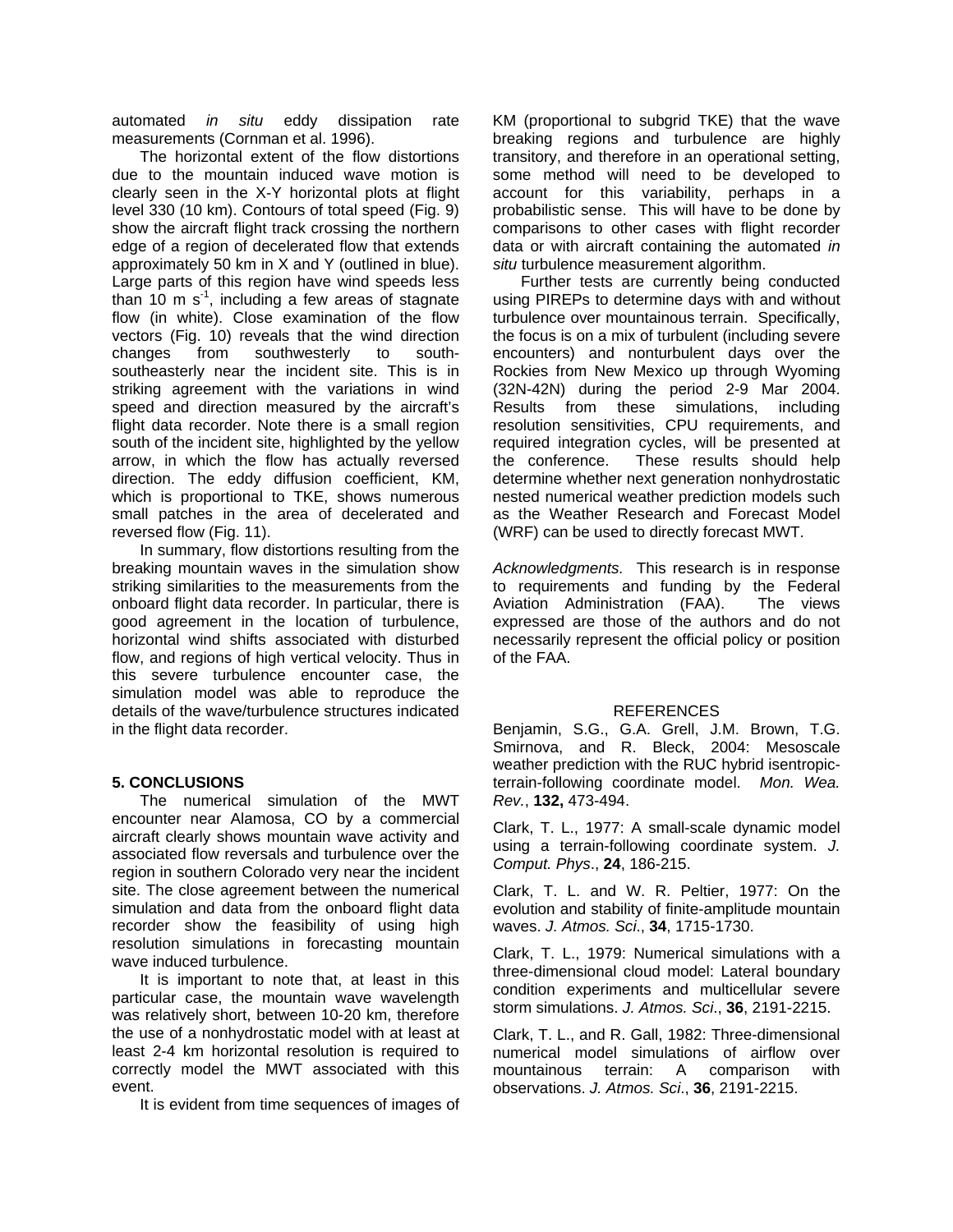Clark, T. L., T. Hauf, and J. P. Kuettner, 1986: Convectively forced internal gravity waves: results from two-dimensional numerical experiments. *Quart. J. R. Met. Soc.*, **112**, 899-925.

Clark, T. L. and W. D. Hall, 1991: Multi-domain simulations of the time-dependent Navier-Stokes equations: Benchmark error analysis of some nesting procedures. *J. Comput. Phys*., **92**, 456- 481.

Clark, T. L., M. A. Jenkins, J. Coen, and D. Packham, 1996: A coupled atmosphere-fire model: convective feedback on fire-line dynamics. *J. Appl. Meteor*., **35**, 875-901.

Clark, T. L., T. Keller, J. Coen, P. Neilley, H.-M. Hsu, and W. D. Hall, 1997: Terrain-induced turbulence over Lantau Island: 7 June 1994 Tropical Storm Russ case study. *J. Atmos. Sci.*, **54**, 1795-1814.

Clark, T. L., W. D. Hall, R. M. Kerr, D. Middleton, L. Radke, F. M. Ralph, P. J. Nieman, and D. Levinson, 2000: Origins of aircraft-damaging clear-air turbulence during the 9 December 1992 Colorado downslope windstorm: numerical simulations and comparison with observations. *J. Atmos. Sci.*, **57**, 1105-1131.

Cornman, L. B., C. S. Morse, and G. Cunning, 1995: Real-time estimation of atmospheric turbulence severity from in-situ aircraft measurements. *J. Aircraft*, **32**, 171-177.

Gall, R., R. T. Williams, and T. L. Clark, 1988: Gravity waves generated during frontogenesis. *J. Atmos. Sci*., **45**, 2204-2219.

Hauf, T. and T. L. Clark, 1989: Three-dimensional numerical experiments on convectively forced internal gravity waves. *Quart. J. R. Met. Soc.*, **115**, 309-333.

Lane, T.P., R.D. Sharman, T.L. Clark, and H.-M. Hsu, 2003: An investigation of turbulence generation mechanisms above deep convection. *J. Atmos. Sci*., **60**, 1297-1321.

Peltier, W. R. and T. L. Clark, 1979: The evolution and stability of finite-amplitude mountain waves. Part II: surface wave drag and severe downslope windstorms. *J. Atmos. Sci*., **36**, 1498-1529.

Queney, P., 1948: The problem of airflow over mountains. A summary of theoretical studies. *Bull. Amer. Meteor. Soc*., **29,**16-26.

Sharman, R., D. Landau, and M. Wurtele: Another approach to operational forecasting of mountain wave turbulence. Preprints, *38th Aerospace* 

*Sciences meeting,* American Inst. Aeronautics and Astronautics, Reno, NV.

Sharman, R. D. and M. G. Wurtele, 2004: Threedimensional structure of forced gravity waves and lee waves. *J. Atmos. Sci*., **61**, 664-681.

Smith, R. B., 1977: The steepening of hydrostatic mountain waves. *J. Atmos. Sci*., **34**, 1634-1654.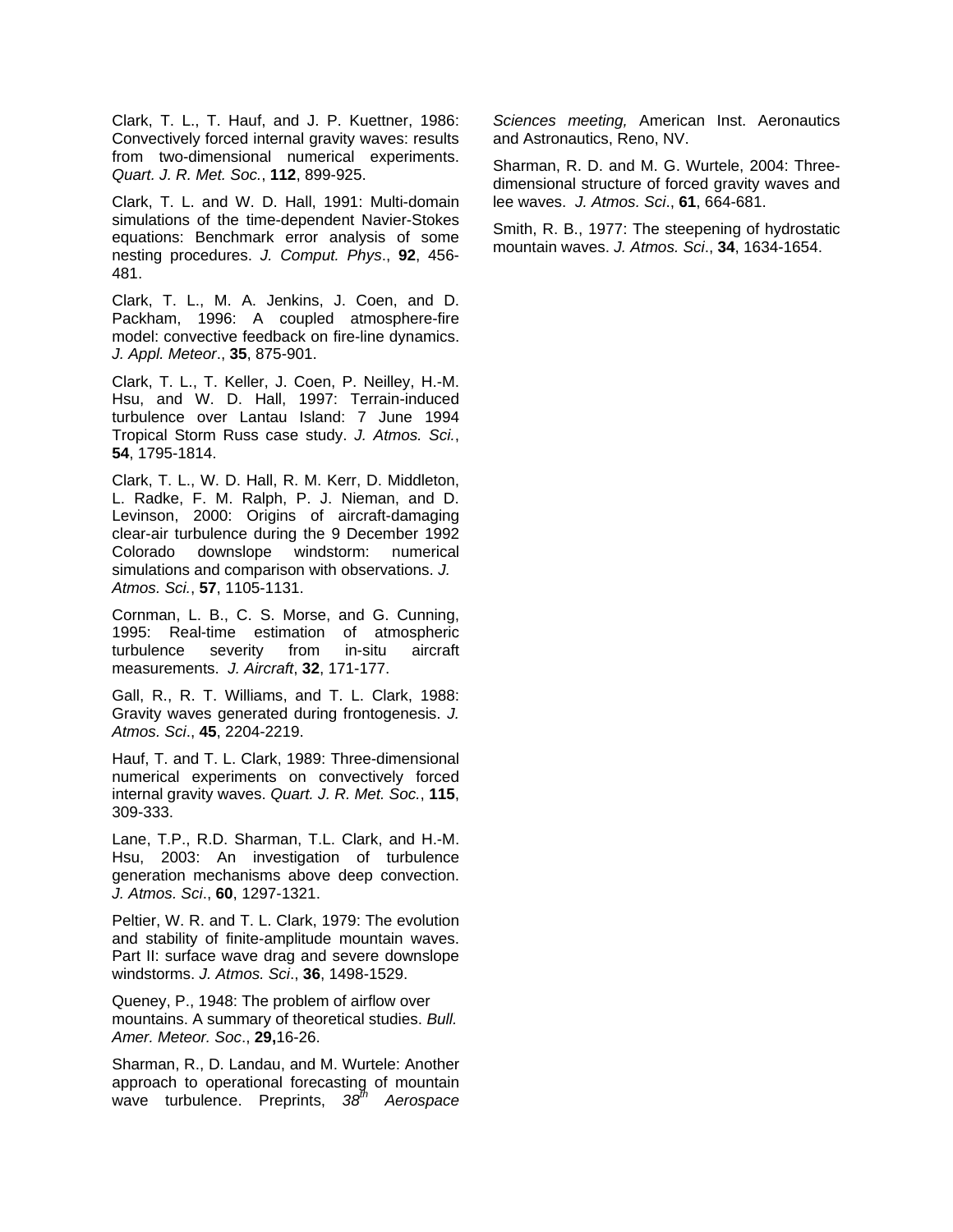

Fig. 1. Water vapor image from MODIS satellite, Feb. 27, 2004 at 0525 UTC. Note the distinct wave pattern northeast of Alamosa, CO.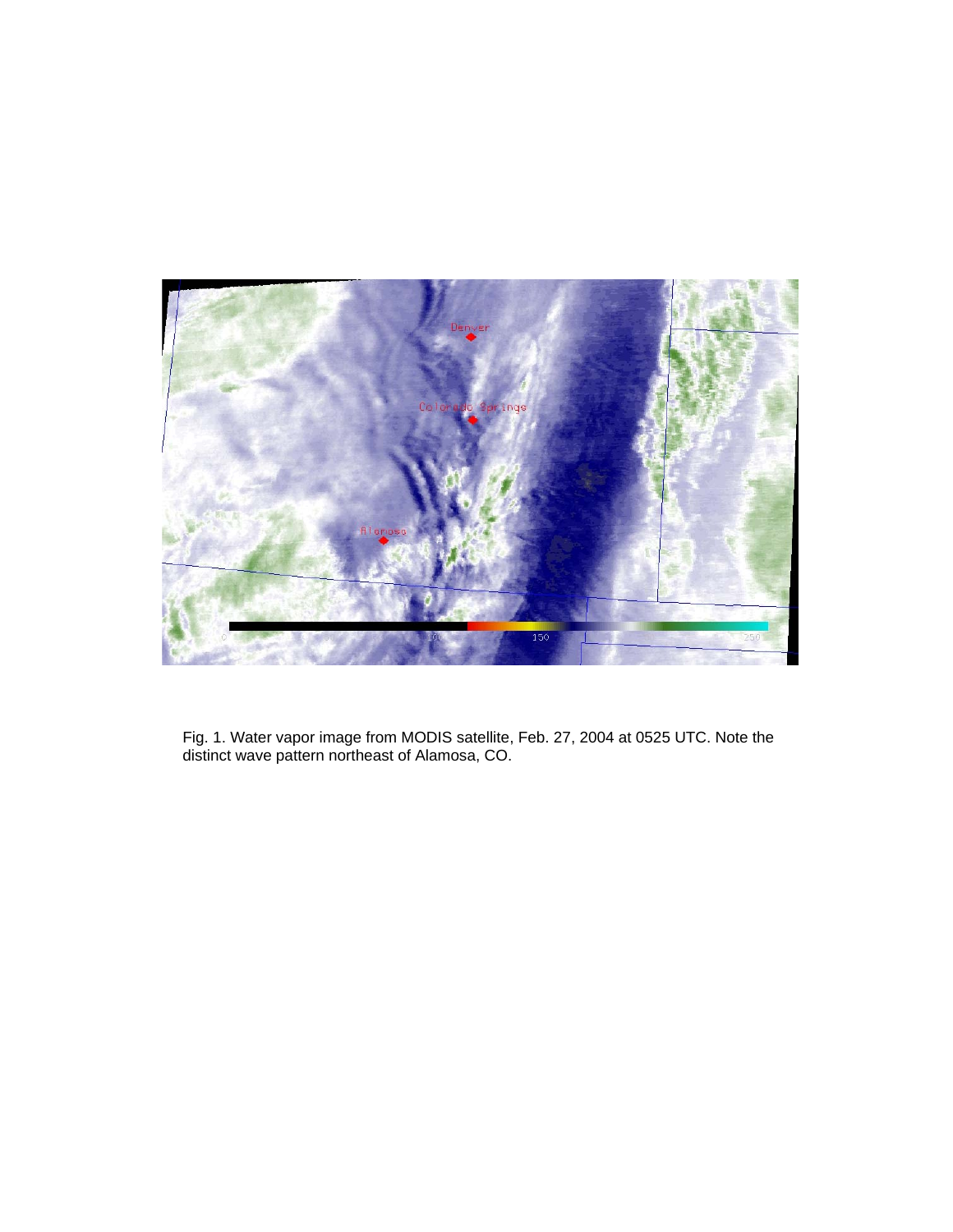

Fig. 2. 250 mb maps for Feb. 27, 2004 at a) 0000 UTC and b) 1200 UTC. The state of Colorado is outlined in red. Note the movement of the jet stream further into western Colorado from 00 to 12 UTC.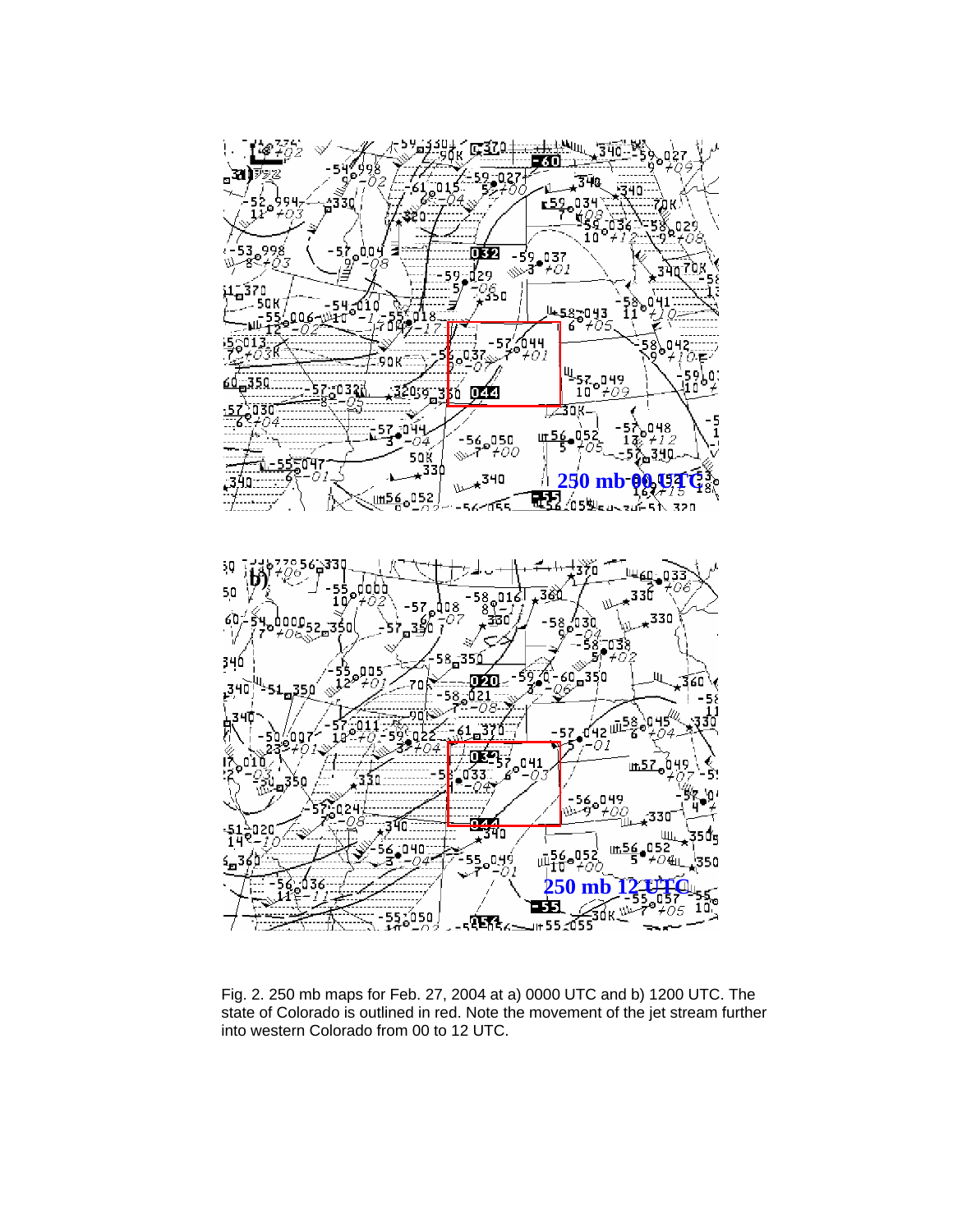

Fig. 3. Wind velocity vectors from the 0900 UTC RUC analysis at FL330 on Feb. 27, 2 Yellow shading indicates wind speed greater than 36 ms<sup>-1</sup>. Airline flight track is indicate by open circles. The red filled circle corresponds to the location of intense turbulence the flight recorder data. 004. d from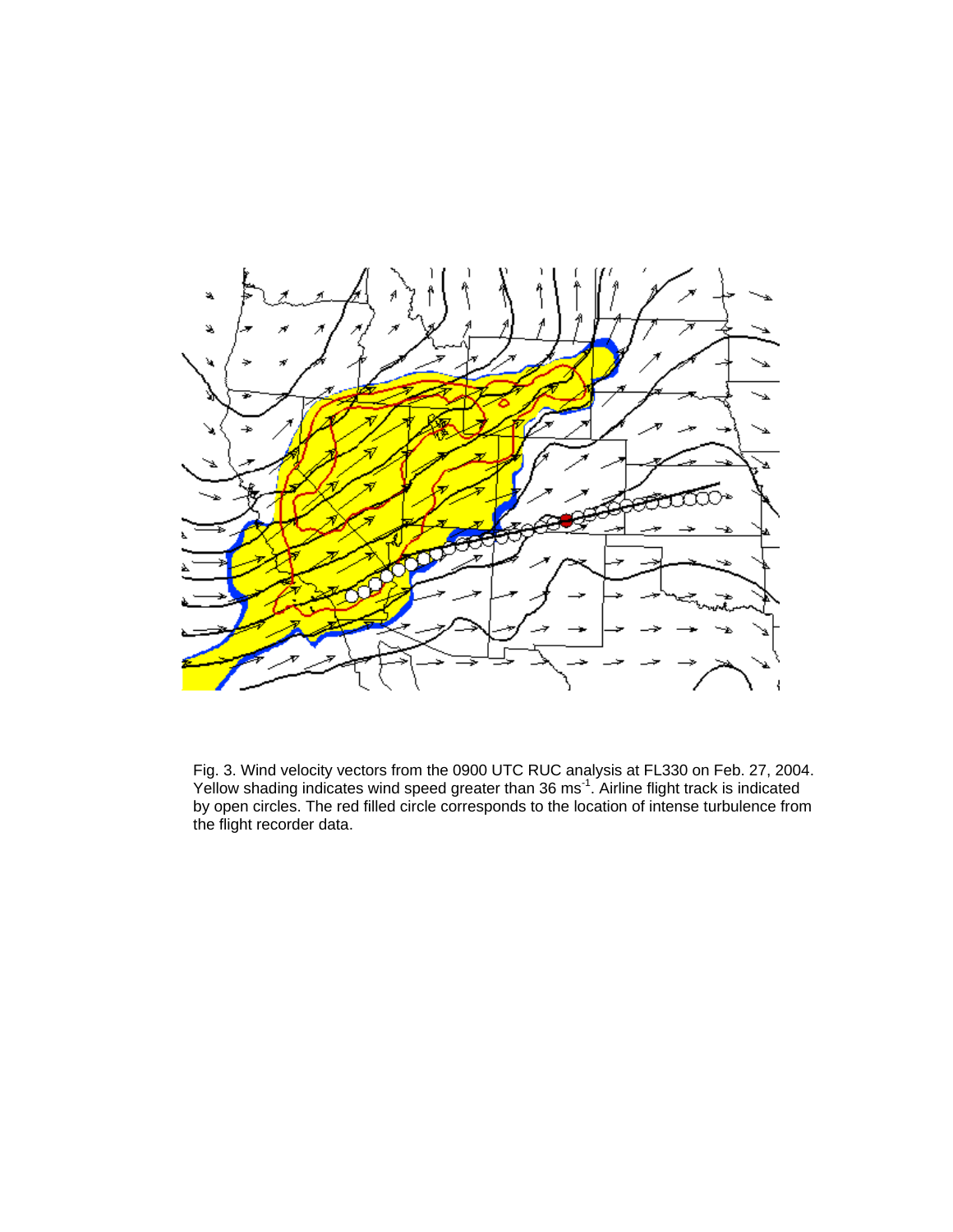

Fig. 4. Vertical distribution of the horizontal wind speed and direction derived from the 0900 UTC RUC model analysis using the nearest grid point to the turbulence encounter as recorded on the flight data recorder.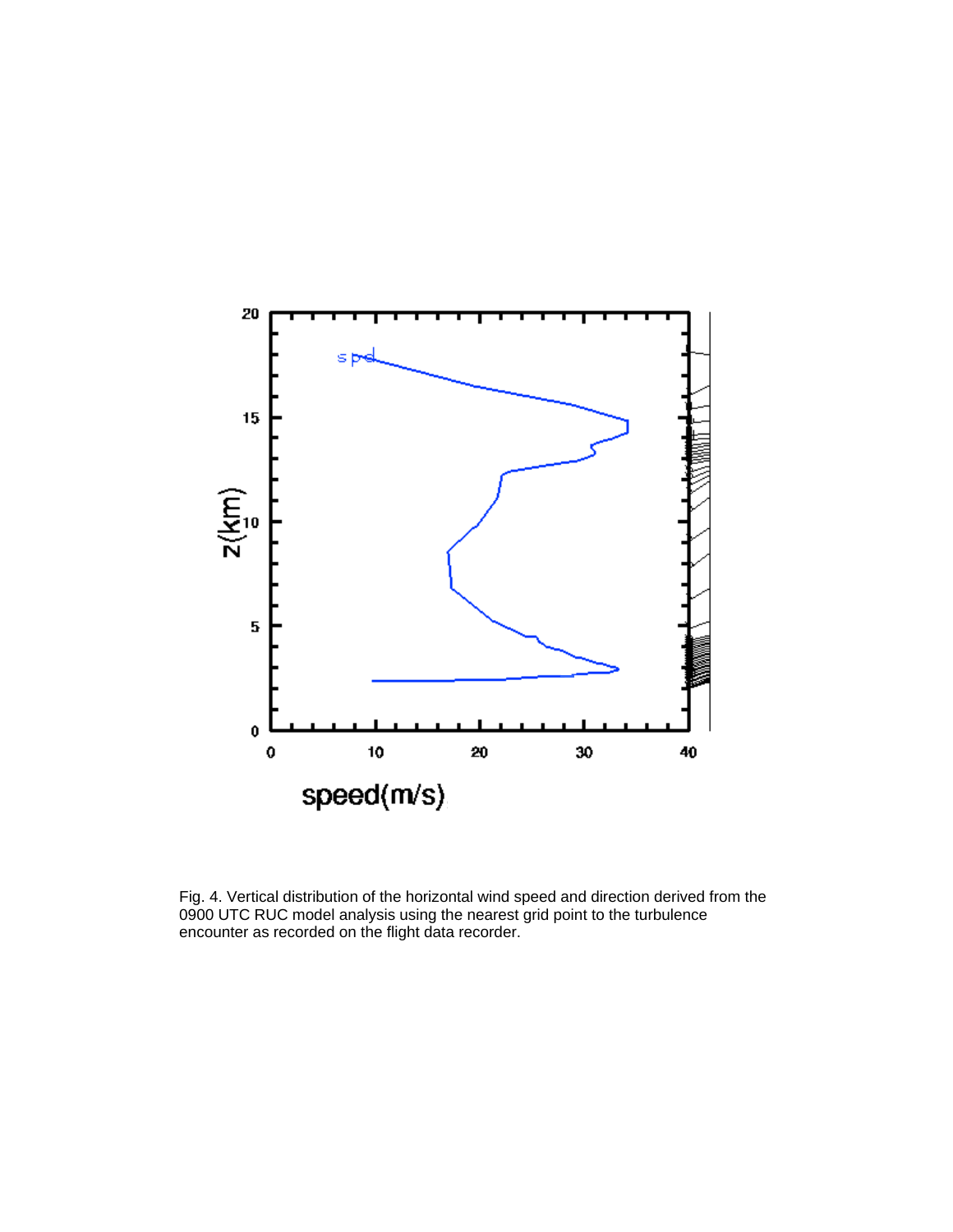

Fig. 5. Terrain contours for the outer domain (domain 1) and inner most domain (domain 3). Red and blue brackets delineate position of domains 2 and 3. Aircraft flight track is represented by red line in domain 3.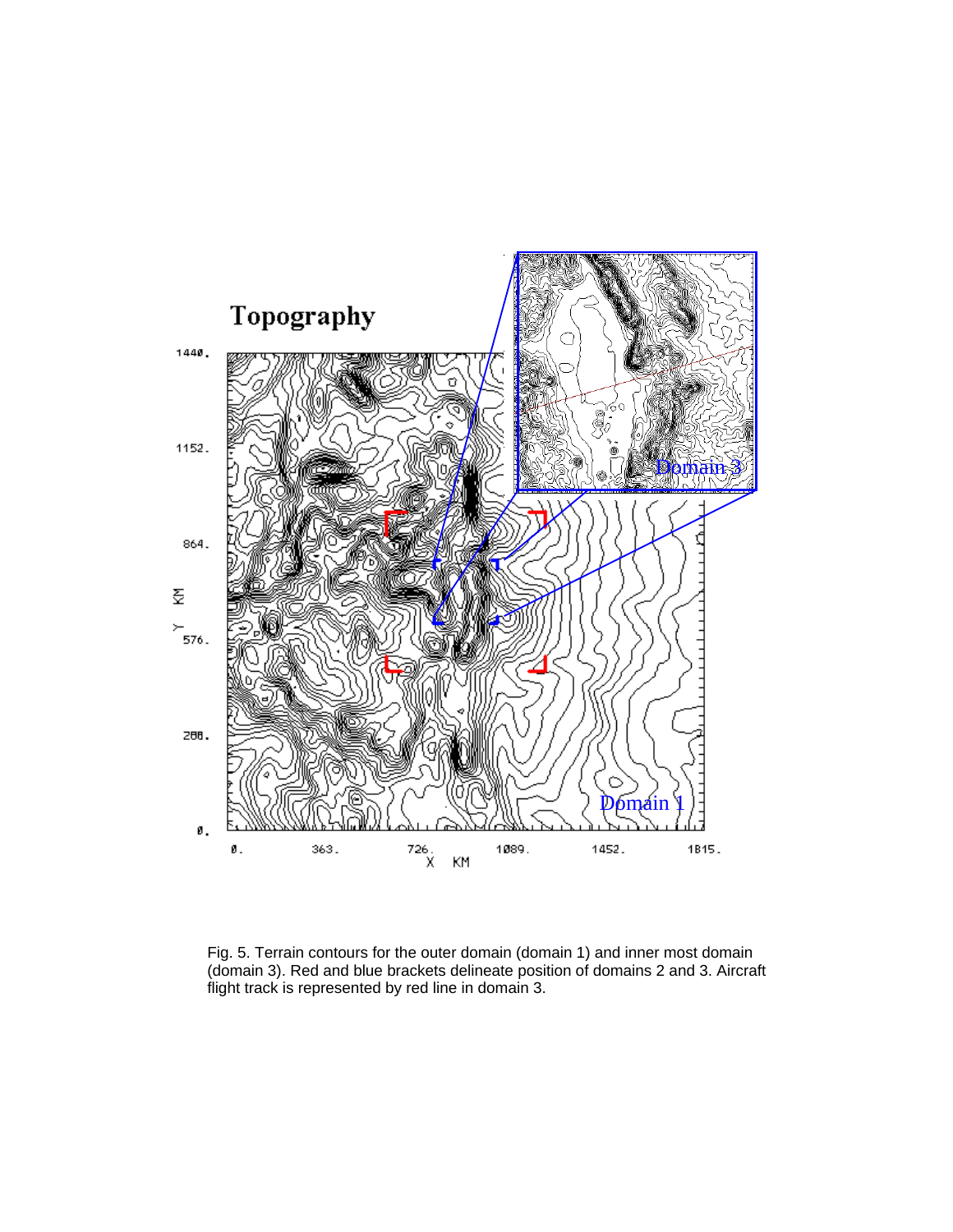

Fig. 6. Color contours of the east-west wind velocity U (m  $s^{-1}$ ) on a vertical slice along the flight track. Position of the turbulence encounter is marked by the X. Note the region of stagnate (white) and reversed flow (green) just upwind of incident site.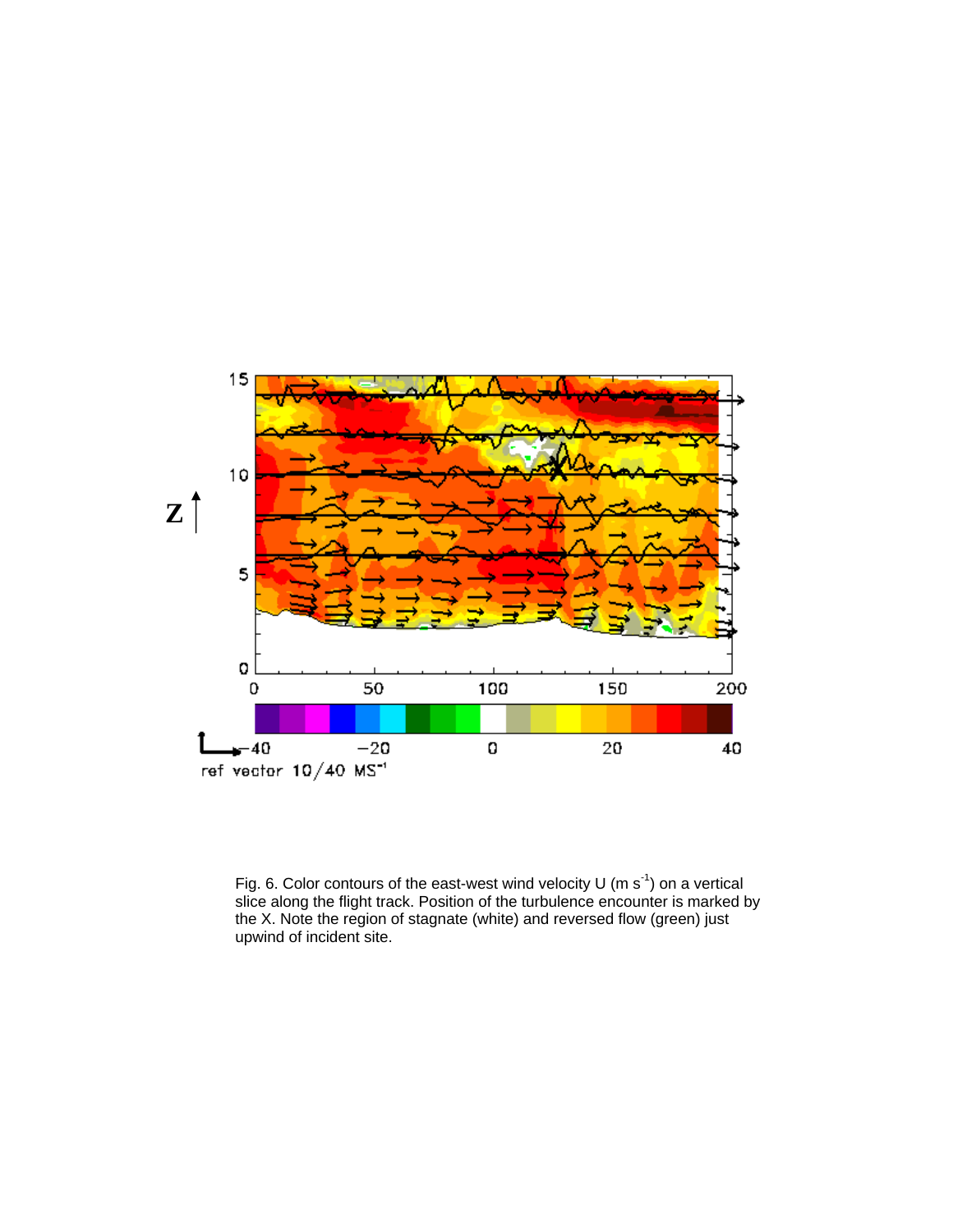

Fig. 7. As in Fig. 6 except color contours of vertical velocity W (m s<sup>-1</sup>). Note the largest vertical velocity occurs at the incident site marked by the X.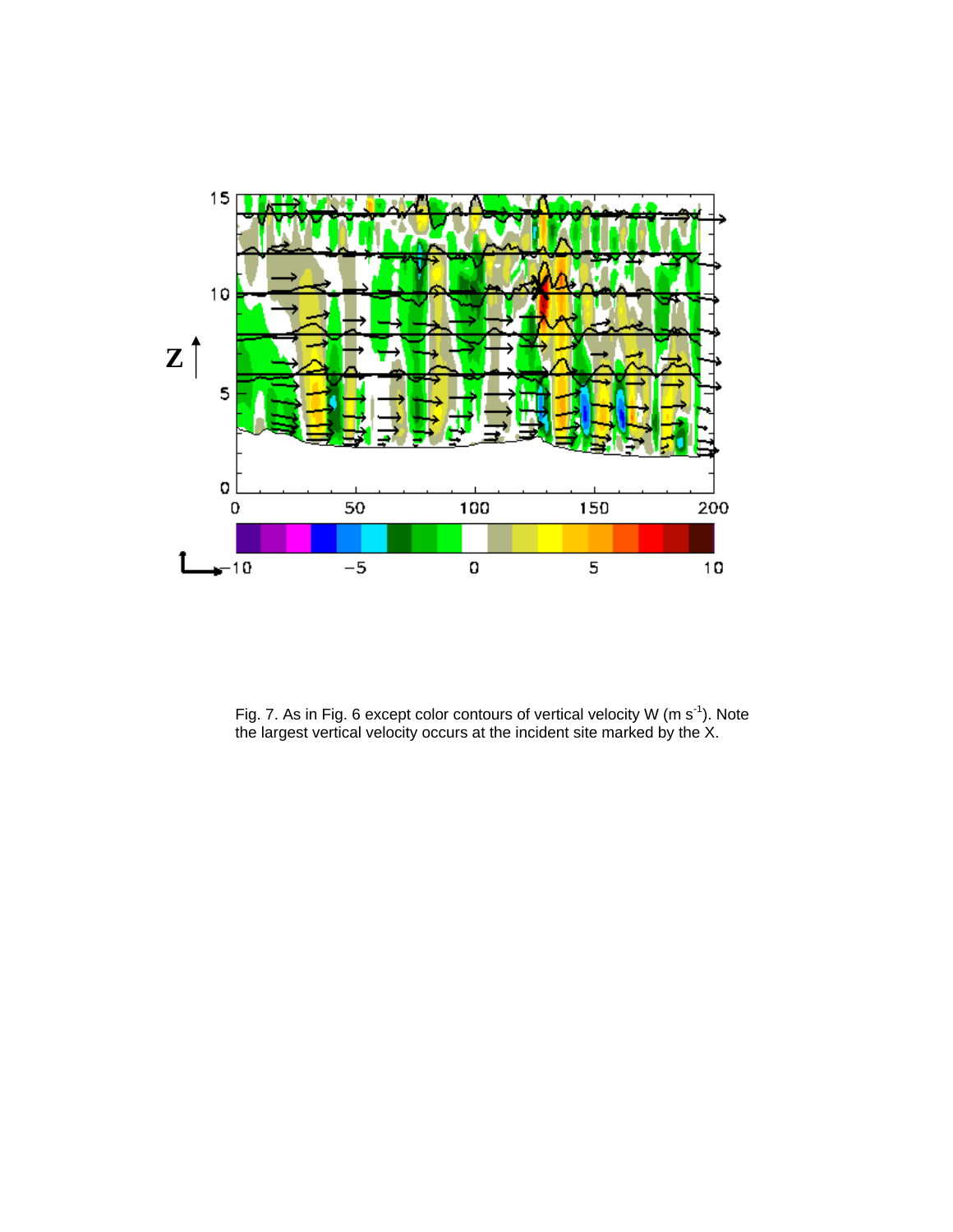

Fig. 8. As in Fig. 6 except color contours of the eddy diffusion coefficient, KM. KM is proportional to sub-grid scale turbulent kinetic energy.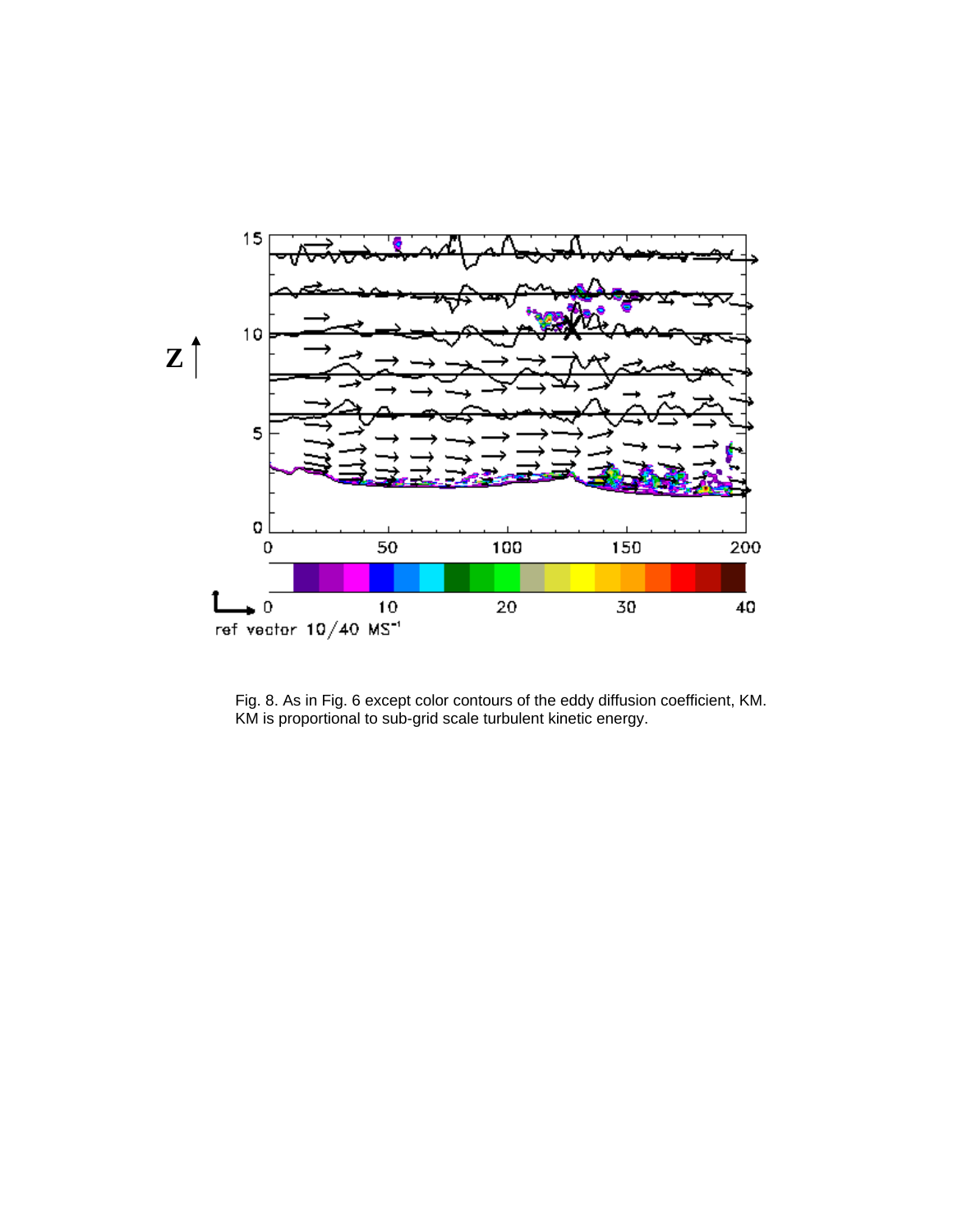



Fig. 9. Color contours of the total horizontal wind speed (m  $s^{-1}$ ) on an X-Y plane at flight level 330 (10 km). Flight track and incident site are indicated by the black line and + mark. Note the large region of decelerated flow within the blue box.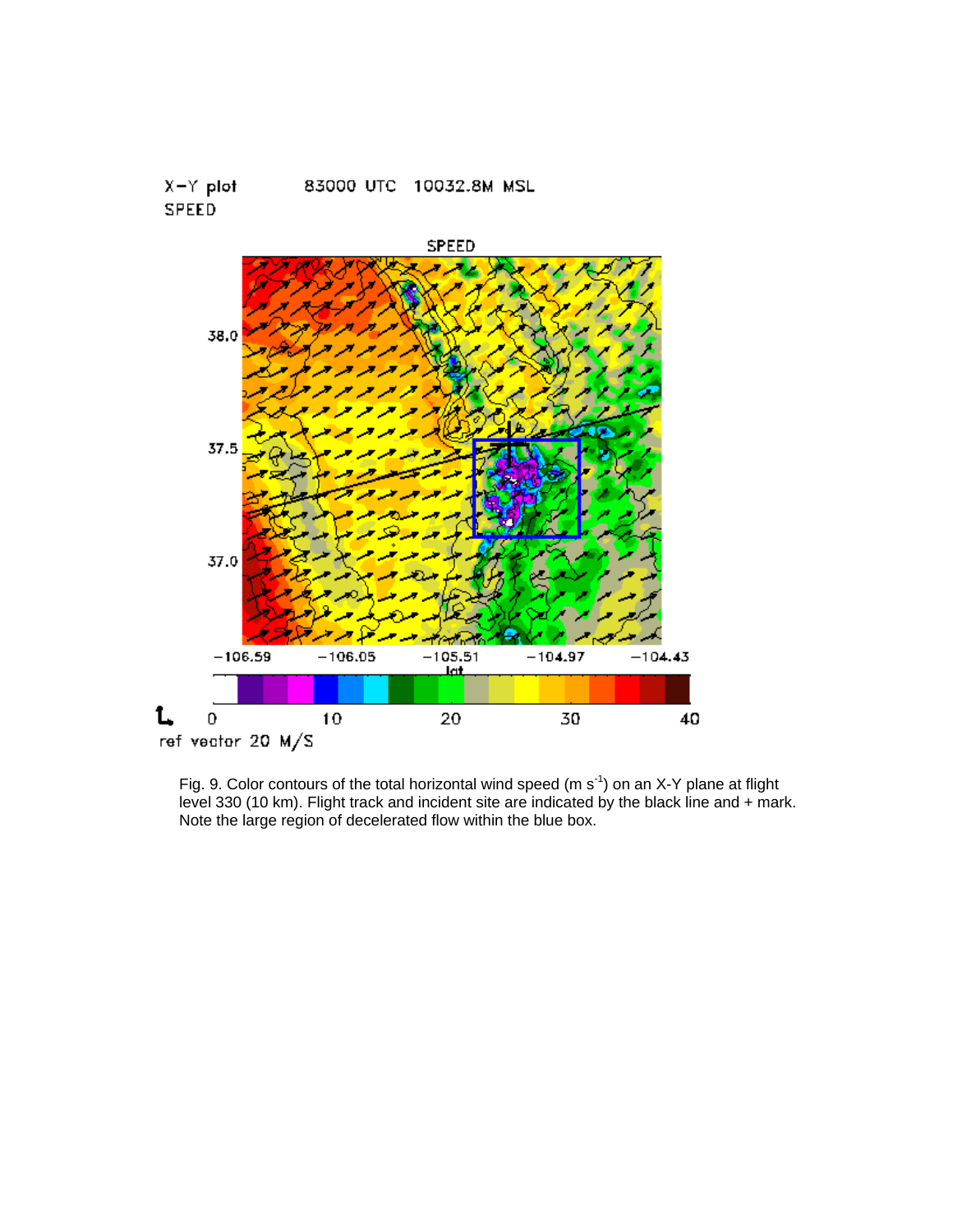

Fig. 10. Plot of the horizontal wind vectors on the X-Y plane at 10 km. Area covered corresponds roughly to the area within the blue box in Fig. 9. Incident site is marked by the red X. Arrow indicating reversed flow is highlighted in yellow.